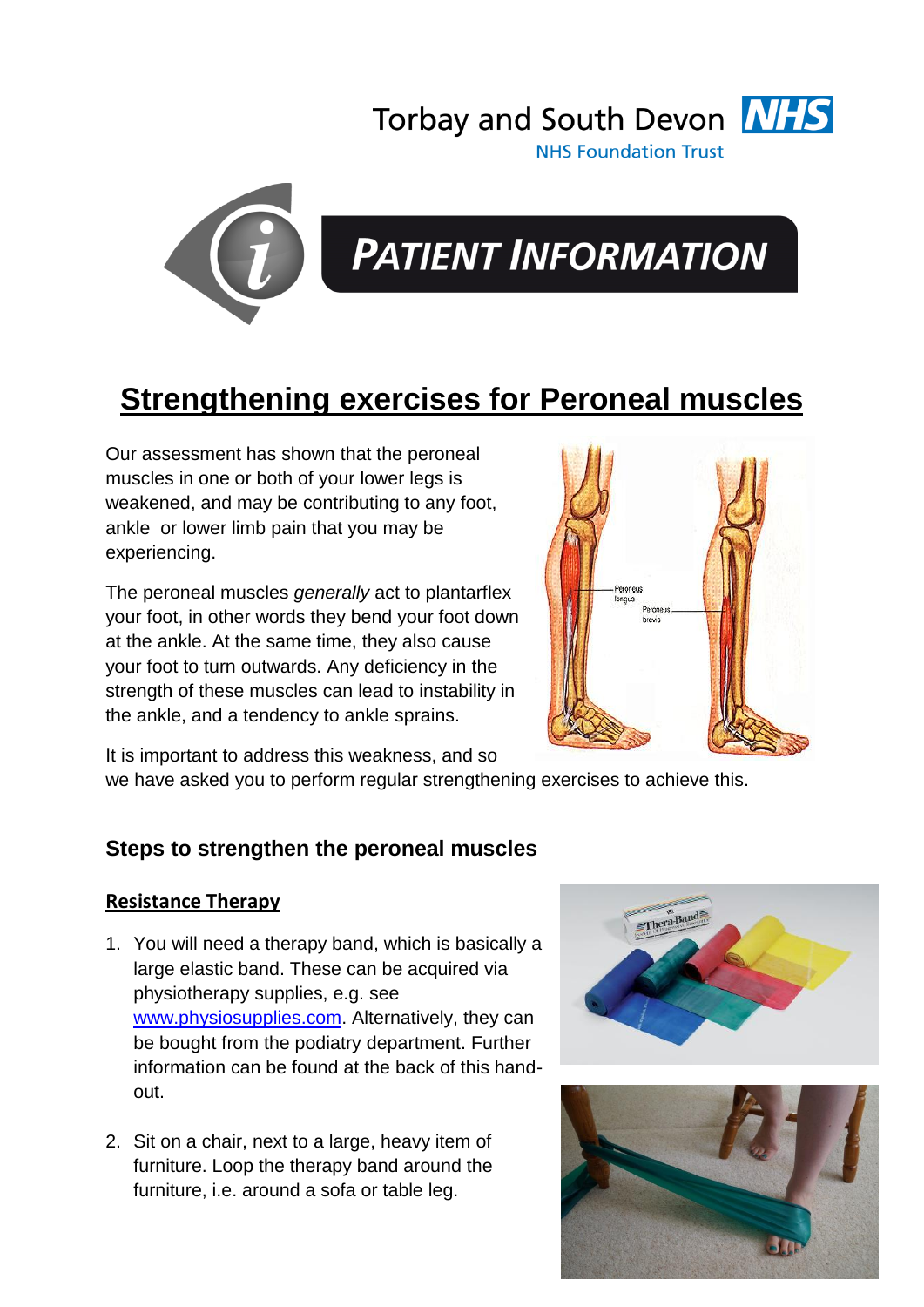- 3. Loop the therapy band around the front half of your foot furthest from the item of furniture, and adjust your position until all slack is out of the elastic. Your foot and ankle should be turned inwards.
- 4. Now, keeping you heel on the floor to act as a pivot, slowly turn your foot outwards, against the resistance of the therapy band, and at the same time bend your foot upwards.

### **ENSURE THAT YOU ONLY ROTATE YOUR FOOT OUTWARDS, AND NOT YOUR LOWER LEG. YOUR KNEES SHOULD REMAIN STATIONARY. ! STOP THE STRENGTHENING EXERCISE IF YOU START TO EXPERIENCE PAIN!**

- 5. If no resistance is felt, move your chair slightly further away from the furniture the band is attached to.
- 6. Once your foot has pivoted around as far as it can go, hold for 2 seconds then slowly allow your foot to pivot back to its starting position.
- 7. Repeat this process for 5 minutes.
- 8. Repeat for the other leg (you will need to either turn your chair around or use another piece of furniture to exercise the other leg).

**As you find the ease of the exercise increasing, as your muscle strength increases, switch to the next grade of resistance band – see back page for further details.**